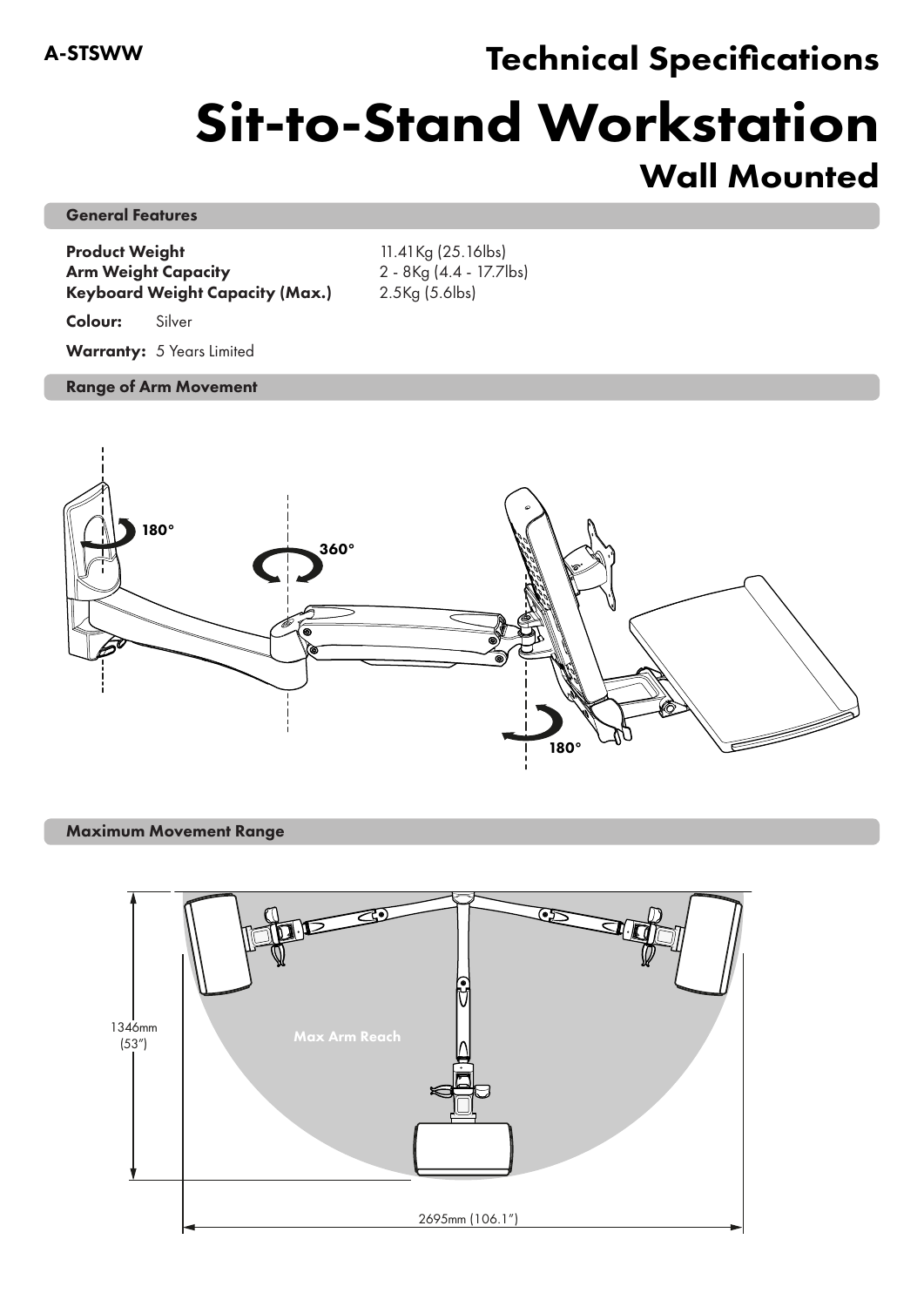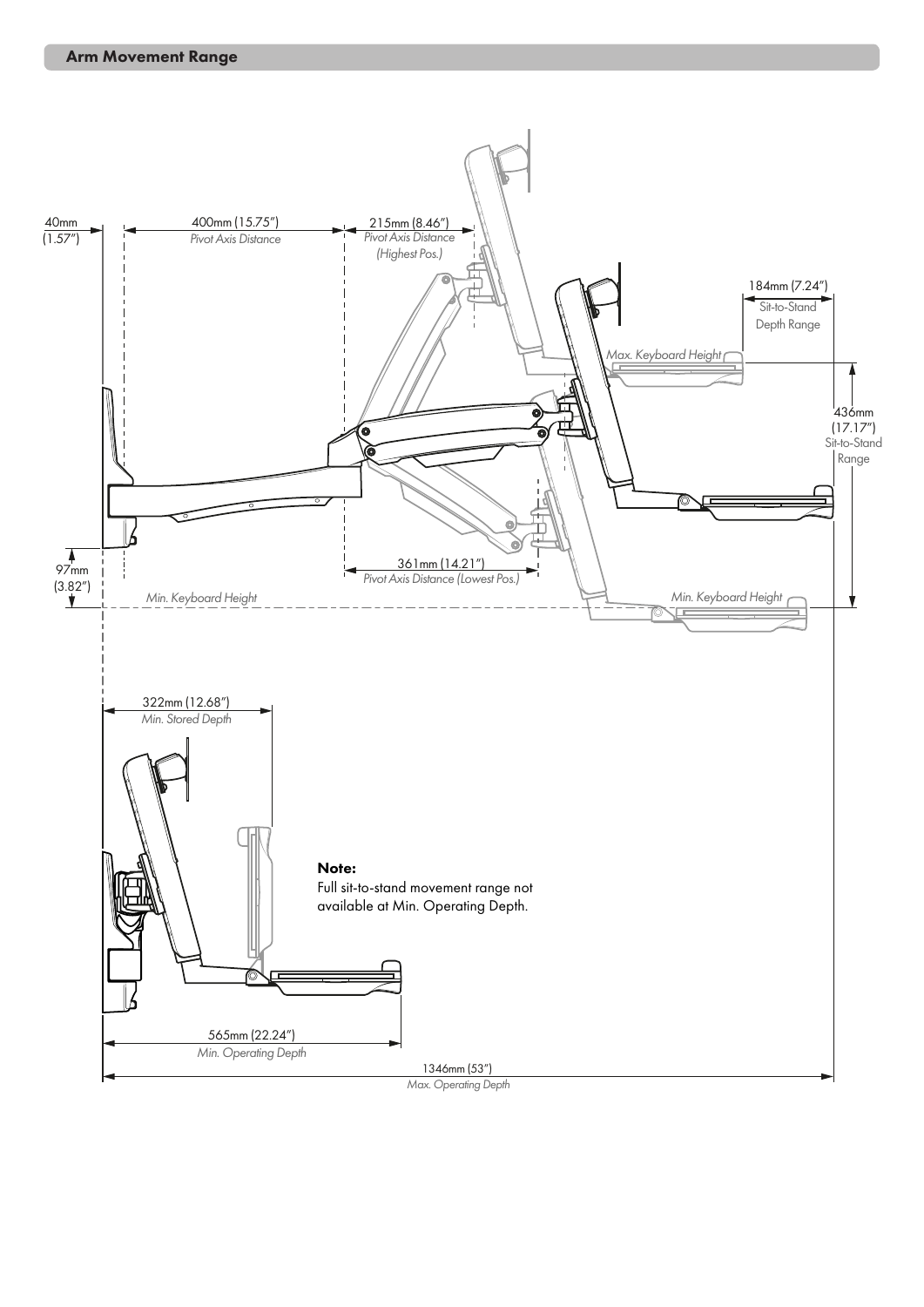

Screen Mounting Dimensions & Rotation